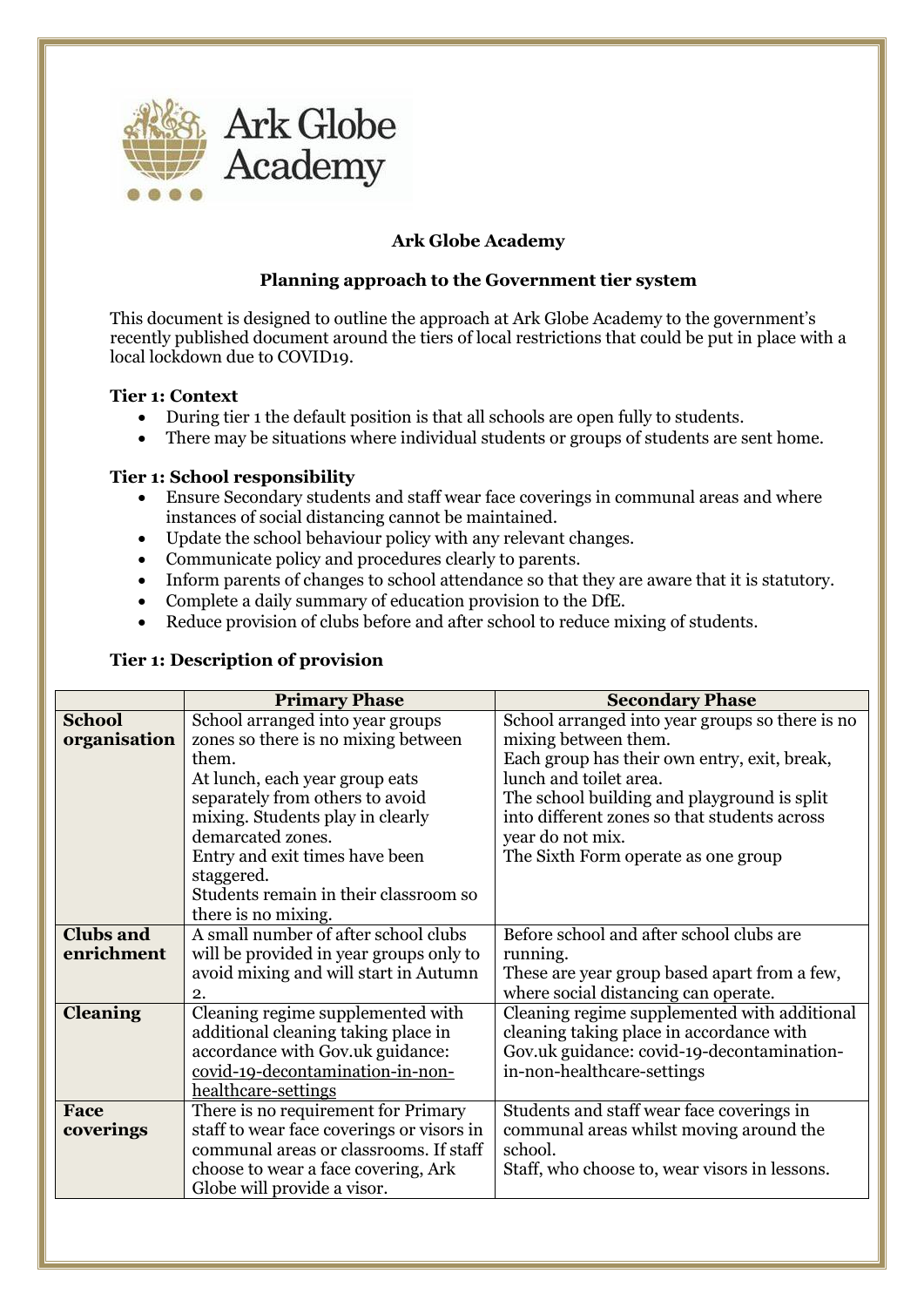| <b>Remote</b><br>learning | If individual students have to self-<br>isolate they are provided with work at<br>home. | If individual students have to self-isolate they<br>should access lesson PowerPoints through the<br>school VLE and complete work in the folders<br>provided.<br>Where possible, Year 11 and Year 13 should<br>aim to join classes happening in school<br>through MS Teams.<br>Students who have issues with accessing the<br>resources on the VLE should contact the school<br>and hard copies of work packs will be sent<br>home.<br>Students in self-isolation are still expected to<br>complete Home Learning that is set and<br>submit this to their teachers. |
|---------------------------|-----------------------------------------------------------------------------------------|--------------------------------------------------------------------------------------------------------------------------------------------------------------------------------------------------------------------------------------------------------------------------------------------------------------------------------------------------------------------------------------------------------------------------------------------------------------------------------------------------------------------------------------------------------------------|
| <b>Risk</b><br>assessment | Reviewed weekly by the Executive<br>Principal and the Academy Leadership                | Reviewed weekly by the Executive Principal<br>and the Academy Leadership Team.                                                                                                                                                                                                                                                                                                                                                                                                                                                                                     |
|                           | Team.                                                                                   |                                                                                                                                                                                                                                                                                                                                                                                                                                                                                                                                                                    |

#### **Tier 2: Context**

- Primary schools are fully open to students
- Secondary schools will operate an onsite / offsite rota system with 50% of students onsite at any one time.
- The secondary school has designed a timetable that can change whenever this is required.

## **Tier 2: School responsibility**

- Operate a one week on one week off timetable for all students in the Secondary apart from year 11 who will be in school full time.
- Review the school risk assessment.
- Issue meal vouchers for Secondary students with FSM.
- Secondary students and staff to wear face coverings in communal areas and in instances where social distancing cannot be maintained
- Update the school behaviour safeguarding policy with any relevant changes.
- Communicate policy and procedures clearly to parents.
- Inform parents of changes to school attendance so that they are aware that continue to be statutory.
- Complete a daily summary of education provision to the DfE.
- Provide provision of education for children of key workers and students who need additional support.
- Make adequate provision for cleaning between the groups.

## **Tier 2: Description of provision**

 $\overline{a}$ 

|               | <b>Primary Phase</b>             | <b>Secondary Phase</b>                                      |
|---------------|----------------------------------|-------------------------------------------------------------|
| <b>School</b> | School arranged into year groups | Year 11 and Year 13 to remain in school full time           |
| organisation  | zones so there is no mixing      | Other year groups will operate a 50% <sup>1</sup> two weeks |
|               | between them.                    | on, two weeks off timetable.                                |
|               | At lunch, each year group eats   | Year groups at home should complete the two-week            |
|               | separately from others to avoid  | remote learning packs on the website. Hard copies           |
|               | mixing. Students play in clearly | will be sent to those unable to access these.               |
|               | demarcated zones.                | Each group has their entry, exit, break, lunch and          |
|               | Entry and exit times have been   | toilet block.                                               |
|               | staggered.                       | However, a small group of students from each year           |
|               | Students remain in their         | group will remain at school throughout. This group          |
|               | classroom so there is no mixing. | will be the children of keyworkers and students in          |
|               |                                  | need of extra pastoral support.                             |

<sup>1</sup> This is 50% of the school's capacity as a whole and has been calculated on the basis of an attendance rate of 96% (average attendance).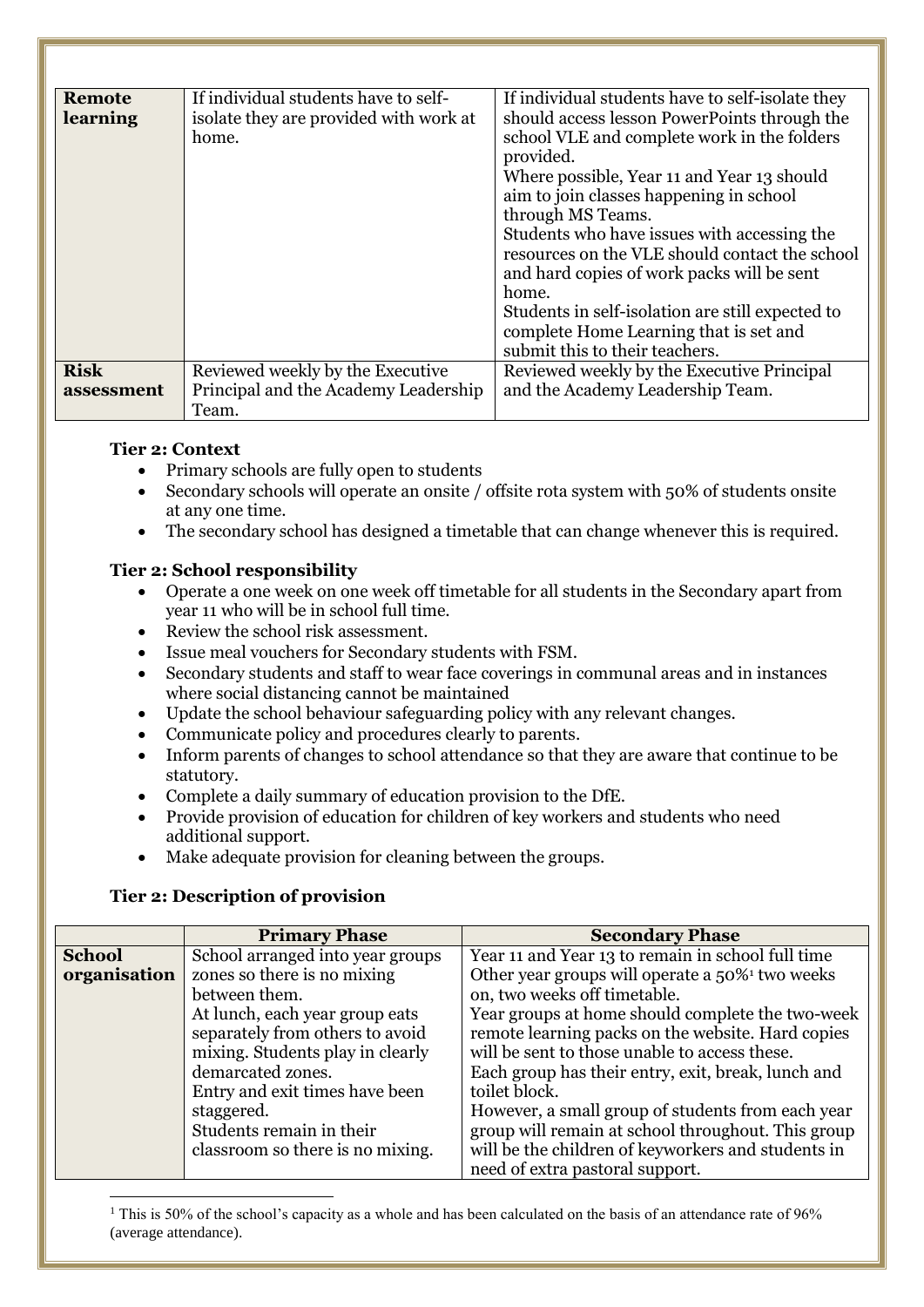| <b>Clubs and</b><br>enrichment | A small number of after school<br>clubs will be provided in year<br>groups only to avoid mixing and<br>will start in Autumn 2.                                                                      | Before school and after school clubs will continue<br>to operate for year groups on site.<br>Where possible, clubs will operate online for year<br>groups at home.                                                                                                                                                                                                                              |
|--------------------------------|-----------------------------------------------------------------------------------------------------------------------------------------------------------------------------------------------------|-------------------------------------------------------------------------------------------------------------------------------------------------------------------------------------------------------------------------------------------------------------------------------------------------------------------------------------------------------------------------------------------------|
| <b>Cleaning</b>                | Cleaning regime supplemented<br>with additional cleaning taking<br>place in accordance with Gov.uk<br>guidance: covid-19-<br>decontamination-in-non-<br>healthcare-settings                         | Cleaning regime supplemented with additional<br>cleaning taking place in accordance with Gov.uk<br>guidance: covid-19-decontamination-in-non-<br>healthcare-settings                                                                                                                                                                                                                            |
| Face<br>coverings              | There is no requirement for<br>Primary staff to wear face<br>coverings or visors in communal<br>areas or classrooms. If staff<br>choose to wear a face covering,<br>Ark Globe will provide a visor. | Students and staff wear face coverings in<br>communal areas whilst moving around the school.<br>Staff, who choose to, wear visors in lessons.                                                                                                                                                                                                                                                   |
| <b>Remote</b><br>learning      | If individual students have to self-<br>isolate they are provided with<br>work at home.                                                                                                             | Where possible, Year 11 and Year 13 should aim to<br>join classes happening in school through MS<br>Teams.<br>Students who have issues with accessing the<br>resources on the VLE should contact the school and<br>hard copies of work packs will be sent home.<br>Students in self-isolation are still expected to<br>complete Home Learning that is set and submit this<br>to their teachers. |
| <b>Risk</b><br>assessment      | Reviewed weekly by the Executive<br>Principal and the Academy<br>Leadership Team.                                                                                                                   | Reviewed weekly by the Executive Principal and the<br>Academy Leadership Team.                                                                                                                                                                                                                                                                                                                  |

#### **Tier 3: Context**

- Primary schools are fully open to students
- Secondary schools will open for children of key workers and students who require additional support only.
- The secondary school has designed a timetable that can change whenever this is required.

## **Tier 3: School responsibility**

- Operate a complete educational provision through remote learning
- Secondary: Provide full time education onsite for children of key workers, students who require additional support, as well as selected year groups determined by the DfE
- Review the school risk assessment.
- Issue meal vouchers for Secondary students with FSM.
- Update the school behaviour and safeguarding policy with any relevant changes.
- Communicate policy and procedures clearly to parents.
- Update website with interventions in place.
- Inform parents of changes to school attendance so that they are aware that it is statutory for the primary school.
- Complete a daily summary of education provision to the DfE
- Provide provision of education for children of key workers and those require additional support.
- Make adequate provision for cleaning between the groups,

# **Tier 3: Description of provision**

**Primary Phase Secondary Phase**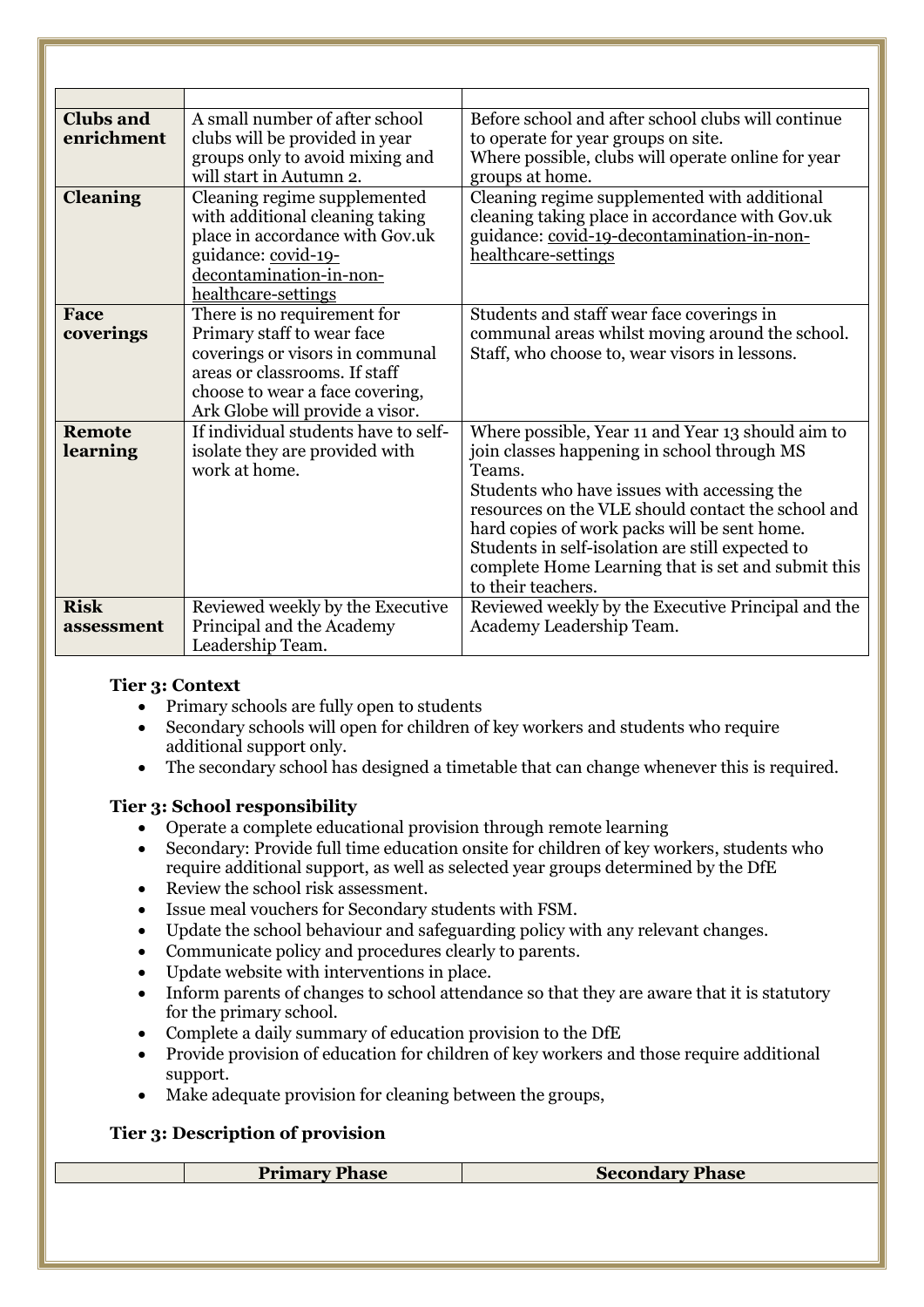| <b>School</b>    | School arranged into year groups     | Students complete two-week remote learning packs     |
|------------------|--------------------------------------|------------------------------------------------------|
| organisation     | zones so there is no mixing          | that are on the website.                             |
|                  | between them.                        | These packs are supported by a timetable of online   |
|                  | At lunch, each year group eats       | lessons which students should attend.                |
|                  | separately from others to avoid      | Onsite provision is in place for the children of key |
|                  | mixing. Students play in clearly     | workers and children requiring additional support.   |
|                  | demarcated zones.                    |                                                      |
|                  | Entry and exit times have been       |                                                      |
|                  | staggered.                           |                                                      |
|                  | Students remain in their             |                                                      |
|                  | classroom so there is no mixing.     |                                                      |
| <b>Clubs and</b> | A small number of after school       | Where possible, clubs will operate online.           |
| enrichment       | clubs will be provided in year       |                                                      |
|                  | groups only to avoid mixing and      |                                                      |
|                  | will start in Autumn 2.              |                                                      |
| <b>Cleaning</b>  | Cleaning regime supplemented         | Cleaning regime supplemented with additional         |
|                  | with additional cleaning taking      | cleaning taking place in accordance with Gov.uk      |
|                  | place in accordance with Gov.uk      | guidance: covid-19-decontamination-in-non-           |
|                  | guidance: covid-19-                  | healthcare-settings                                  |
|                  | decontamination-in-non-              |                                                      |
|                  | healthcare-settings                  |                                                      |
| Face             | There is no requirement for          | Students and staff wear face coverings in communal   |
| coverings        | Primary staff to wear face           | areas whilst moving around the school.               |
|                  | coverings or visors in communal      | Staff, who choose to, wear visors in lessons.        |
|                  | areas or classrooms. If staff        |                                                      |
|                  | choose to wear a face covering,      |                                                      |
|                  | Ark Globe will provide a visor.      |                                                      |
| <b>Remote</b>    | If individual students have to self- | All students should complete two week work packs     |
| learning         | isolate they are provided with       | which are on the website. These packs will be        |
|                  | work at home.                        | supported by a timetable of online lessons taking    |
|                  |                                      | place on MS Teams.                                   |
|                  |                                      | At the end of each two week period there will be an  |
|                  |                                      | assessment in each subject.                          |
| <b>Risk</b>      | Reviewed weekly by the Executive     | Reviewed weekly by the Executive Principal and the   |
| assessment       | Principal.                           | Academy Leadership Team.                             |

## **Tier 4: Context**

- Primary schools will open for children of key workers and students who require additional support only.
- Secondary schools will open children of key workers only and children who require additional support.
- The school has designed a timetable that can change whenever this is required.

# **Tier 4: School responsibility**

- Operate a complete educational provision for all Students through remote learning
- Provide education onsite for all Primary and Secondary children of key workers and students who need additional support.
- Review the school risk assessment.
- Issue meal vouchers for all students with FSM.
- Update the school behaviour and safeguarding policy with any relevant changes.
- Communicate policy and procedures clearly to parents
- Complete a daily summary of education provision to the DfE
- Provide provision of education for children of key workers and students who require additional support.
- Make adequate provision for cleaning between the groups,

## **Tier 4: Description of provision**